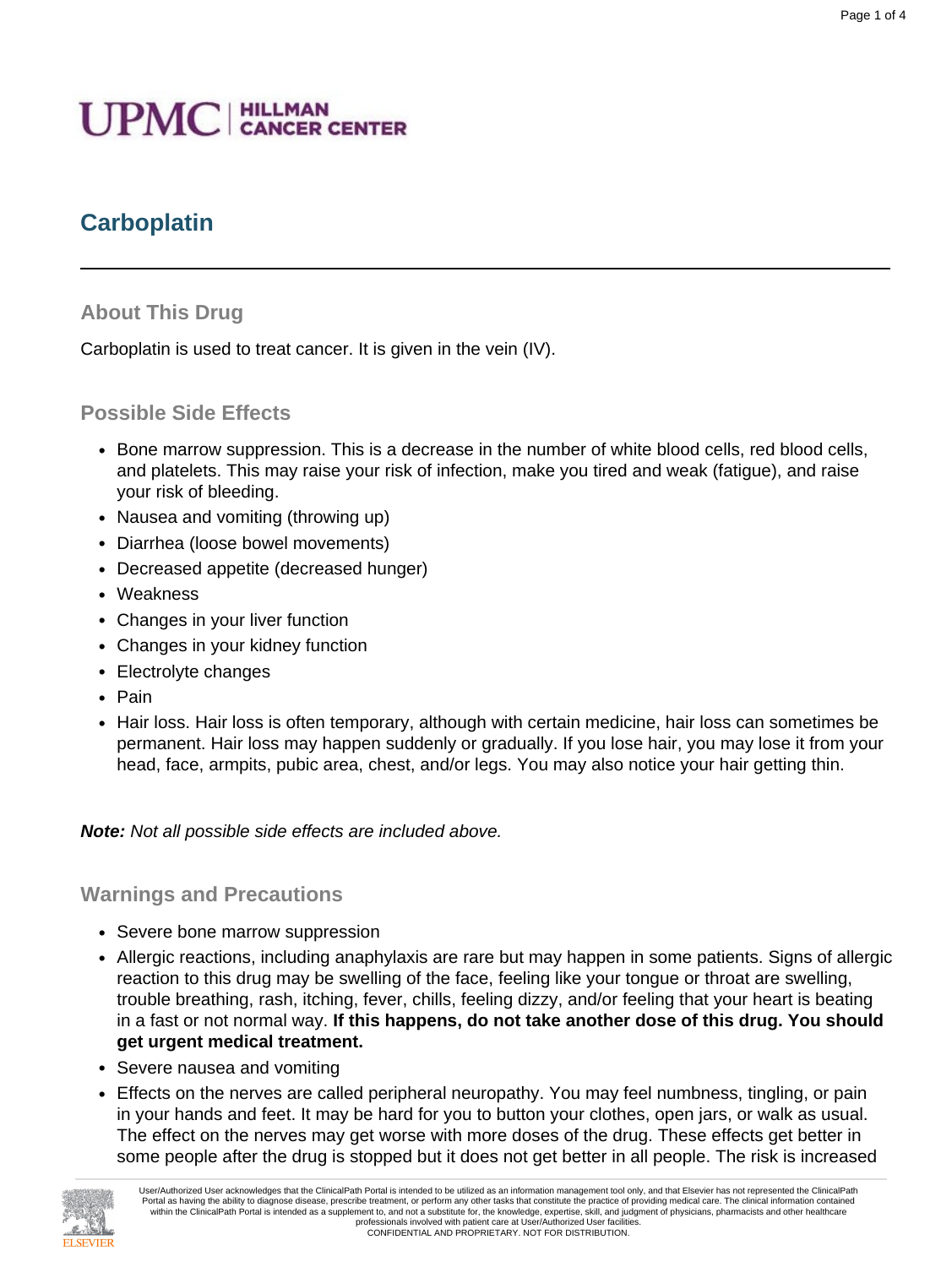if you are over the age of 65 or if you have received other medicine with risk of causing peripheral neuropathy.

- Blurred vision, loss of vision or other changes in eyesight
- Decreased in hearing or ringing in the ear
- Skin and tissue irritation including redness, pain, warmth, or swelling at the IV site if the drug leaks out of the vein and into nearby tissue. Very rarely it may cause local tissue necrosis (tissue death).
- This drug may raise your risk of getting a second cancer.

**Note:** Some of the side effects above are very rare. If you have concerns and/or questions, please discuss them with your medical team.

#### **Important Information**

- This drug may be present in the saliva, tears, sweat, urine, stool, vomit, semen, and vaginal secretions. Talk to your doctor and/or your nurse about the necessary precautions to take during this time.
- Talk to your doctor before receiving any vaccinations during your treatment. Some vaccinations are not recommended while receiving carboplatin.

#### **Treating Side Effects**

- Manage tiredness by pacing your activities for the day.
- Be sure to include periods of rest between energy-draining activities.
- To decrease the risk of infection, wash your hands regularly.
- Avoid close contact with people who have a cold, the flu, or other infections.
- Take your temperature as your doctor or nurse tells you, and whenever you feel like you may have a fever.
- To help decrease the risk of bleeding, use a soft toothbrush. Check with your nurse before using dental floss.
- Be very careful when using knives or tools.
- Use an electric shaver instead of a razor.
- Drink plenty of fluids (a minimum of eight glasses per day is recommended).
- If you throw up or have diarrhea, you should drink more fluids so that you do not become dehydrated (lack of water in the body from losing too much fluid).
- To help with nausea and vomiting, eat small, frequent meals instead of three large meals a day. Choose foods and drinks that are at room temperature. Ask your nurse or doctor about other helpful tips and medicine that is available to help stop or lessen these symptoms.
- If you have diarrhea, eat low-fiber foods that are high in protein and calories and avoid foods that can irritate your digestive tracts or lead to cramping.
- Ask your nurse or doctor about medicine that can lessen or stop diarrhea.
- To help with decreased appetite, eat small, frequent meals. Eat foods high in calories and protein, such as meat, poultry, fish, dry beans, tofu, eggs, nuts, milk, yogurt, cheese, ice cream, pudding, and nutritional supplements.

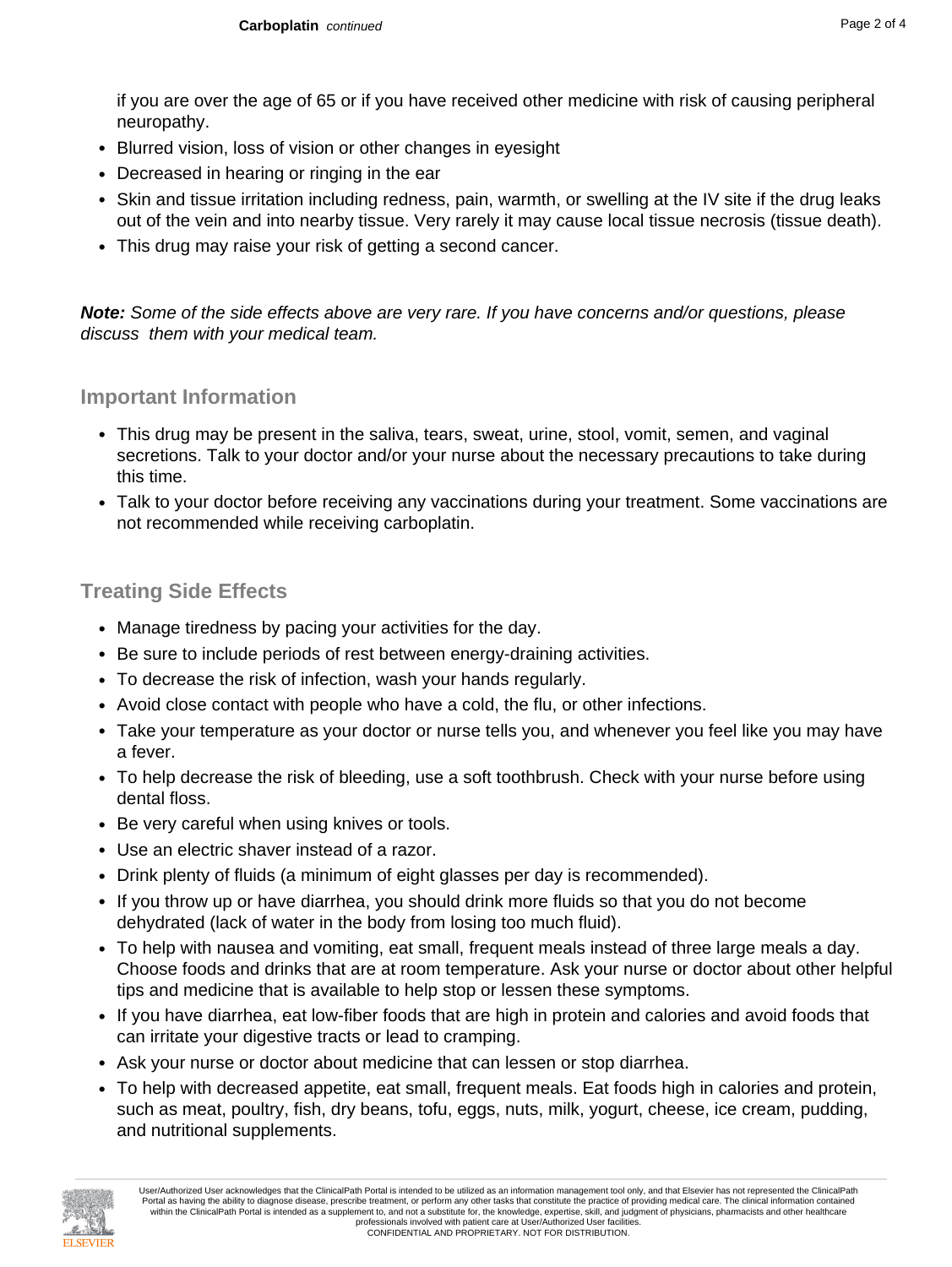- Consider using sauces and spices to increase taste. Daily exercise, with your doctor's approval, may increase your appetite.
- If you have numbness and tingling in your hands and feet, be careful when cooking, walking, and handling sharp objects and hot liquids.
- Keeping your pain under control is important to your well-being. Please tell your doctor or nurse if you are experiencing pain.
- To help with hair loss, wash with a mild shampoo and avoid washing your hair every day. Avoid coloring your hair.
- Avoid rubbing your scalp, pat your hair or scalp dry.
- Limit your use of hair spray, electric curlers, blow dryers, and curling irons.
- If you are interested in getting a wig, talk to your nurse and they can help you get in touch with programs in your local area.

## **Food and Drug Interactions**

- There are no known interactions of carboplatin with food.
- This drug may interact with other medicines. Tell your doctor and pharmacist about all the prescription and over-the-counter medicines and dietary supplements (vitamins, minerals, herbs, and others) that you are taking at this time. Also, check with your doctor or pharmacist before starting any new prescription or over-the-counter medicines, or dietary supplements to make sure that there are no interactions.

## **When to Call the Doctor**

Call your doctor or nurse if you have any of these symptoms and/or any new or unusual symptoms:

- Fever of 100.4° F (38° C) or higher
- Chills
- Tiredness and/or weakness that interferes with your daily activities
- Feeling dizzy or lightheaded
- Easy bleeding or bruising
- Blurred vision or other changes in eyesight
- Decrease in hearing or ringing in the ear
- Nausea that stops you from eating or drinking and/or is not relieved by prescribed medicines
- Throwing up more than 3 times a day
- Diarrhea, 4 times in one day or diarrhea with lack of strength or a feeling of being dizzy
- Lasting loss of appetite or rapid weight loss of five pounds in a week
- Signs of allergic reaction: swelling of the face, feeling like your tongue or throat are swelling, trouble breathing, rash, itching, fever, chills, feeling dizzy, and/or feeling that your heart is beating in a fast or not normal way. **If this happens, call 911 for emergency care.**
- While you are getting this drug, please tell your nurse right away if you have any pain, redness, or swelling at the site of the IV infusion.